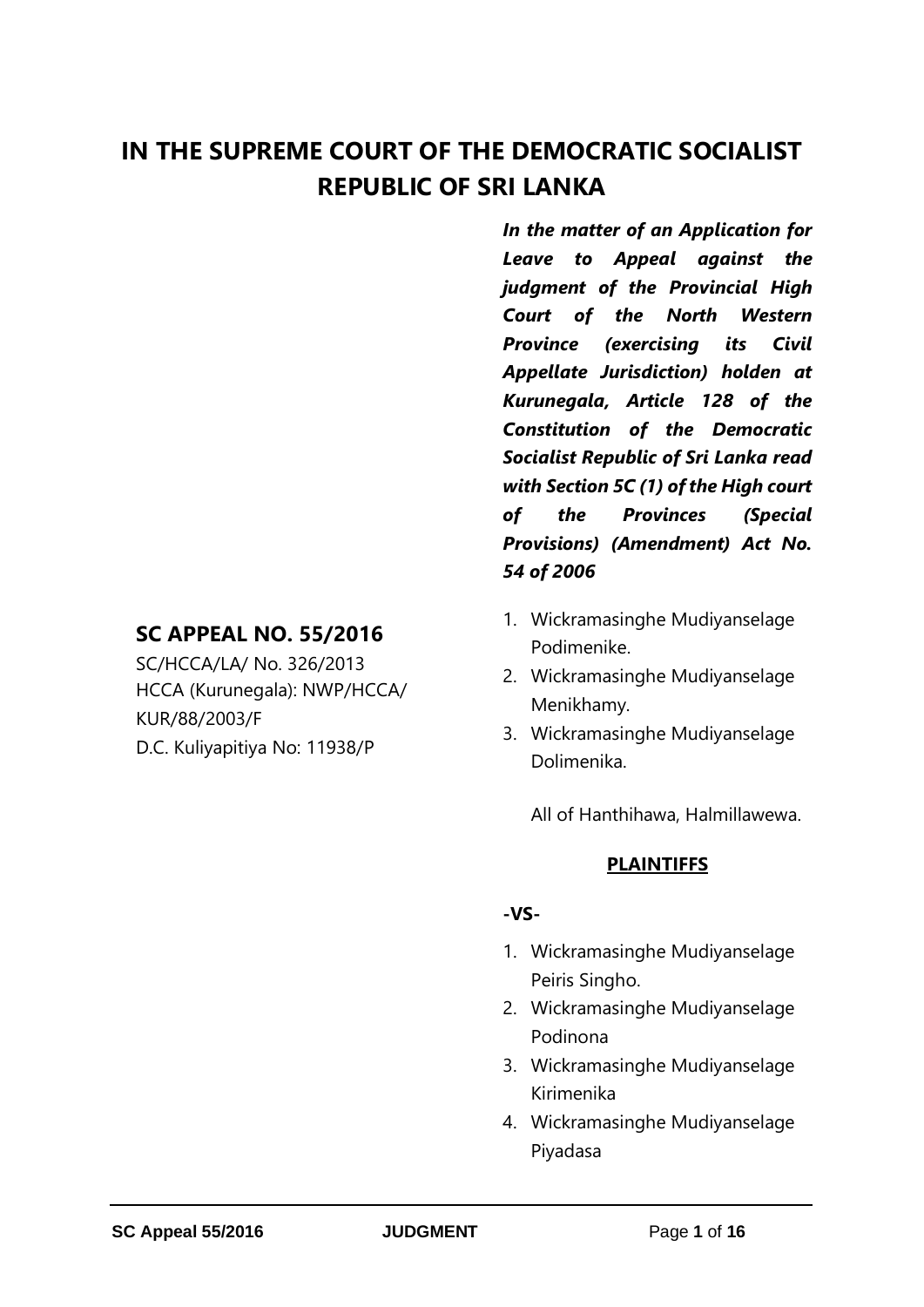- 5. Wickramasinghe Mudiyanselage Jinadasa
- 6. Wickramasinghe Mudiyanselage Dingirimenika
- 7. Wasala Mudiyanselage Rosalin Nona.

All of Hanthihawa, Halmillawewa.

### **DEFENDANTS**

#### **AND BETWEEN**

- 2. Wickramasinghe Mudiyanselage Menikhamy.
- 3. Wickramasinghe Mudiyanselage Dolimenika.

All of Hanthihawa, Halmillawewa.

### **2 ND AND 3RD PLAINTIFFS - APPELLANTS**

### **-VS-**

- 1. Wickramasinghe Mudiyanselage Podimenike. (**Deceased**)
- 1A. Rajapaksha Mudiyanselage Dassanayake

Both of Hanthihawa, Halmillawewa

### **SUBSTITUTED 1ST PLAINTIFF- RESPONDENT**

1. Wickramasinghe Mudiyanselage Peiris Singho (**Deceased**).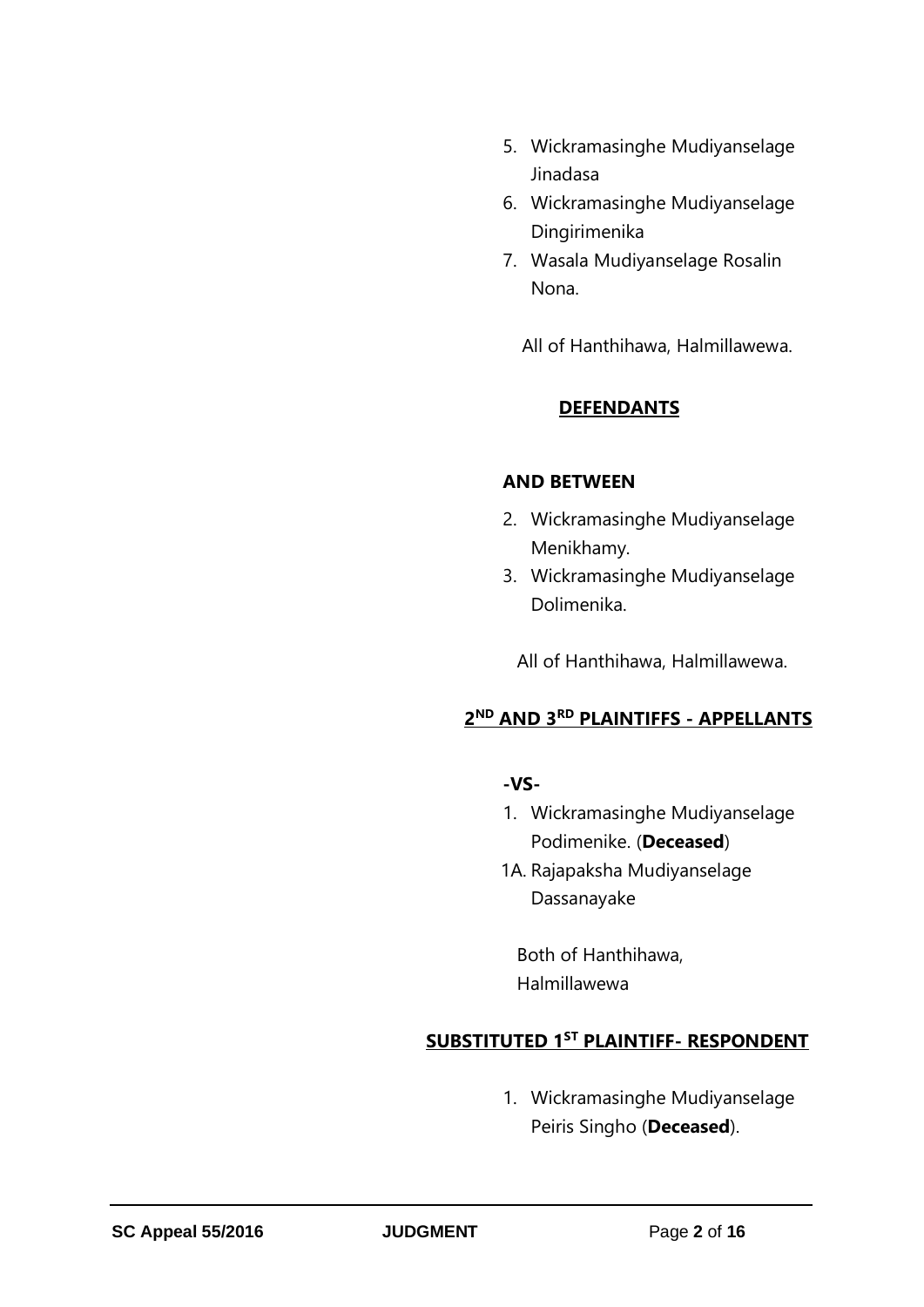- 1A. Wasala Mudiyanselage Rosalin Nona
- 2. Wickramasinghe Mudiyanselage Podinona
- 3. Wickramasinghe Mudiyanselage Kirimenika
- 4. Wickramasinghe Mudiyanselage Piyadasa
- 5. Wickramasinghe Mudiyanselage Jinadasa (**Deceased**)
- 5A. Gajanayake Mudiyanselage Indrani Gajanayake
- 6. Wickramasinghe Mudiyanselage Dingirimenika
- 7. Wasala Mudiyanselage Rosalin Nona.

All of Hanthihawa, Halmillawewa.

# **DEFENDANTS - RESPONDENTS**

### **AND NOW BETWEEN**

- 1. Wickramasinghe Mudiyanselage Peiris Singho (**Deceased**).
- 1A. Wasala Mudiyanselage Rosalin Nona (**Deceased**)
- 1B. Wickramasinghe Mudiyanselage Gnanalatha
- 1C. Wickramasinghe Mudiyanselage Rathnalatha Wickramasinghe
- 1D. Wickramasinghe Mudiyanselage Karunasena Wickramasinghe
- 1E. Wickramasinghe Mudiyanselage Pathmalatha Wickramasinghe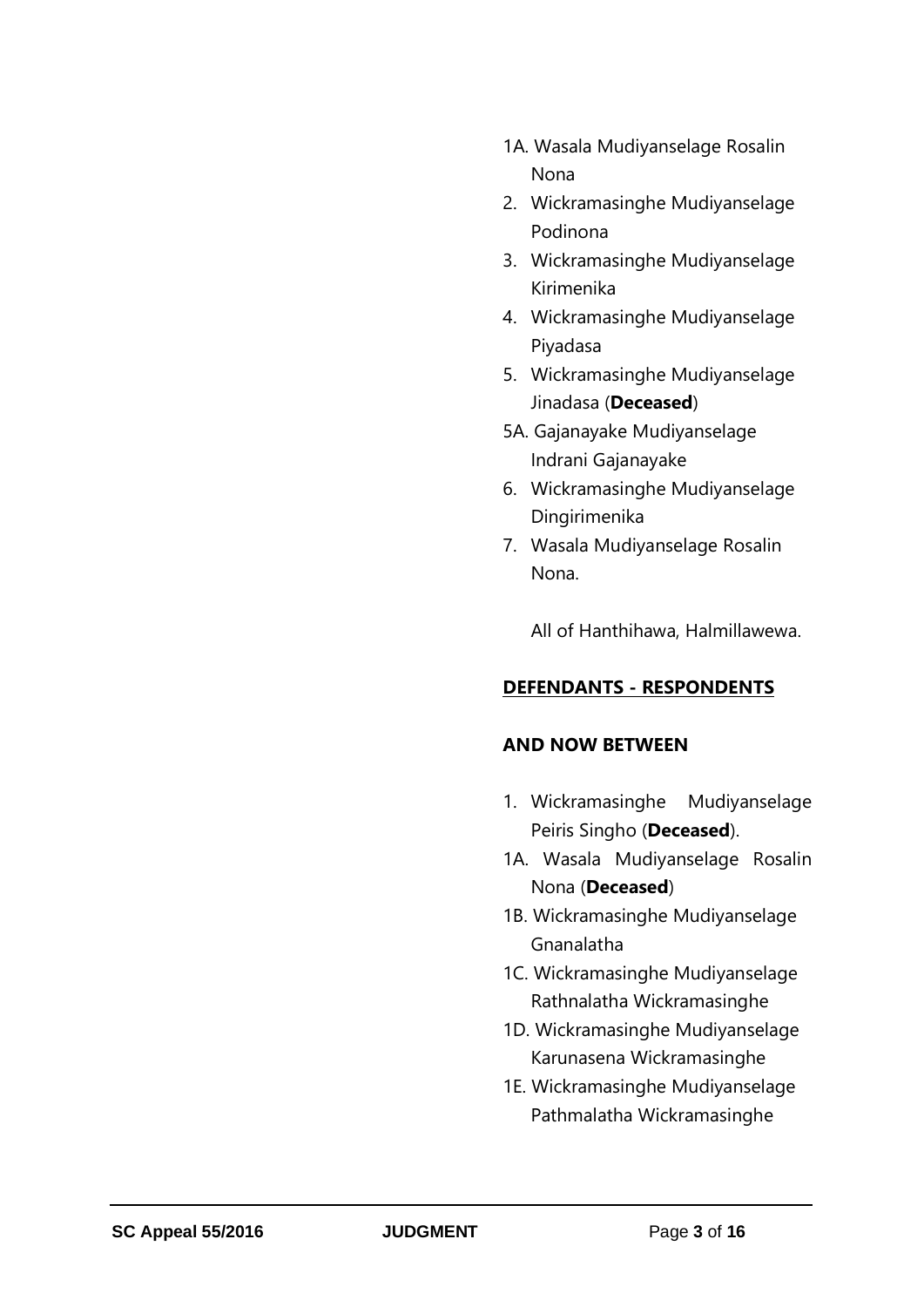- 1F. Wickramasinghe Mudiyanselage Chandralatha Wickramasinghe
- 1G. Wickramasinghe Mudiyanselage Swarnalatha Wickramasinghe
- 1H. Wickramasinghe Mudiyanselage Karunathilake Wickramasinghe
- 1I. Wickramasinghe Mudiyanselage Bandula Kumara Wickramasinghe

All of Hanthihawa, Halmillawewa.

# **SUBSTITUTED 1B-1I DEFENDANTS – RESPONDENTS – APPELLANTS**

- 7. Wasala Mudiyanselage Rosalin Nona. (**Deceased)**
- 7A. Wickramasinghe Mudiyanselage Gnanalatha
- 7B. Wickramasinghe Mudiyanselage Rathnalatha Wickramasinghe
- 7C. Wickramasinghe Mudiyanselage Karunasena Wickramasinghe
- 7D. Wickramasinghe Mudiyanselage Pathmalatha Wickramasinghe
- 7E. Wickramasinghe Mudiyanselage Chandralatha Wickramasinghe
- 7F. Wickramasinghe Mudiyanselage Swarnalatha Wickramasinghe
- 7G. Wickramasinghe Mudiyanselage Karunathilake Wickramasinghe
- 7H. Wickramasinghe Mudiyanselage Bandula Kumara Wickramasinghe

All of Hanthihawa, Halmillawewa.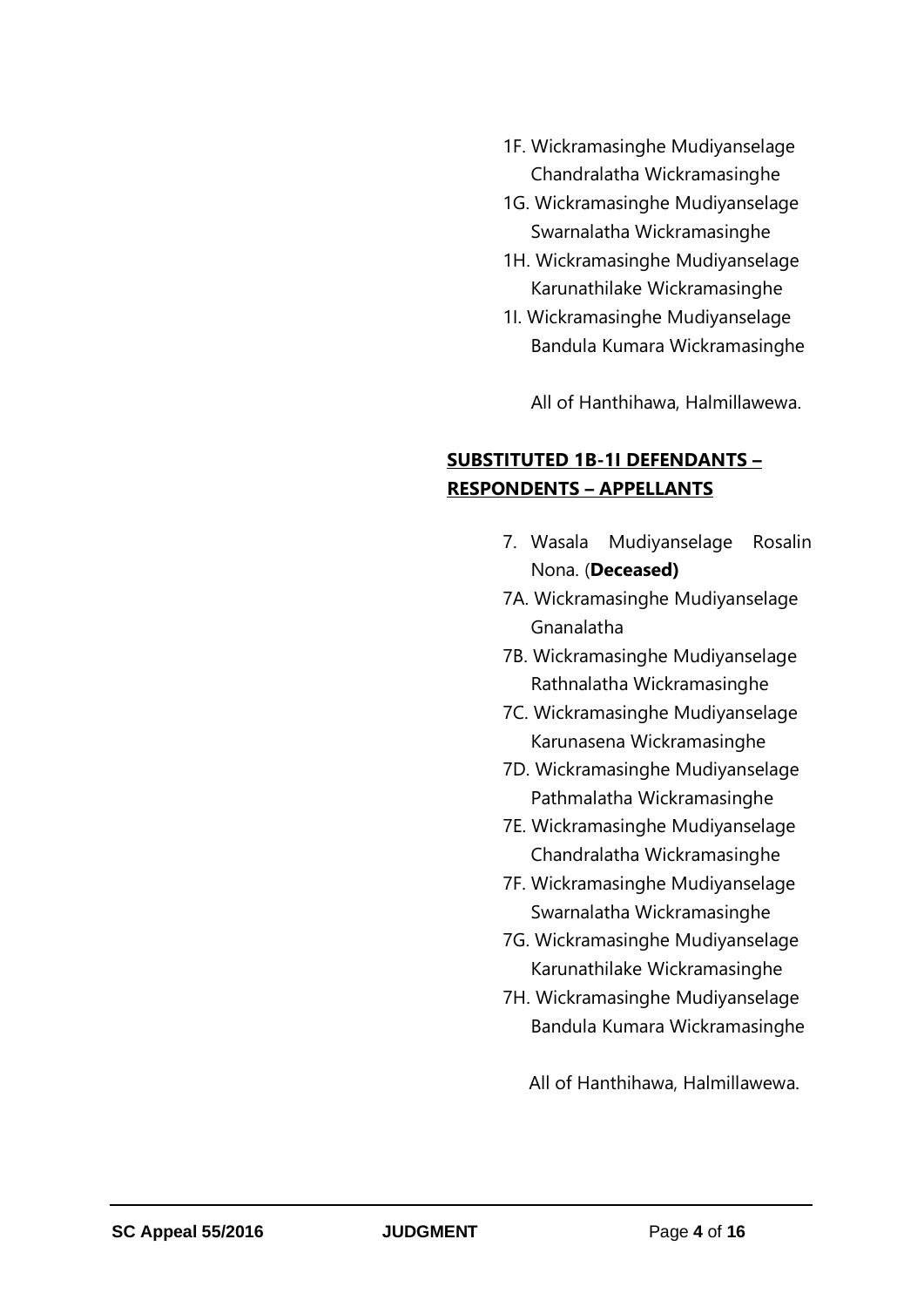# **SUBSTITUTED 7A-7H DEFENDANTS – RESPONDENTS – APPELLANTS**

### -**VS-**

- 2. Wickramasinghe Mudiyanselage Menikhamy.
- 3. Wickramasinghe Mudiyanselage Dolimenika (**Deceased**)

Both of Hanthihawa, Halmillawewa

- 3A. Rajapaksha Mudiyanselage Jayalath Egoda Rakupola, Ilukhena, Udubaddawa.
- 3B. Rajapaksha Mudiyanselage Kusuma Rajapaksha Hanthihawa, Halmillawewa, Panduwasnuwara.
- 3C. Rajapaksha Mudiyanselage Gamini Lalith Rajapaksha Hanthihawa, Halmillawewa, Panduwasnuwara.
- 3D. Rajapaksha Mudiyanselage Ashoka Rajapaksha Egoda Rakupola, Ilukhena, Udubaddawa.
- 3E. Jayakody Arachchige Sarath Kumara Jayakody Hanthihawa, Halmillawewa, Panduwasnuwara.

# **2 nd AND SUBSTITUTED 3A-3E PLAINTIFFS – APPELLANTS - RESPONDENTS**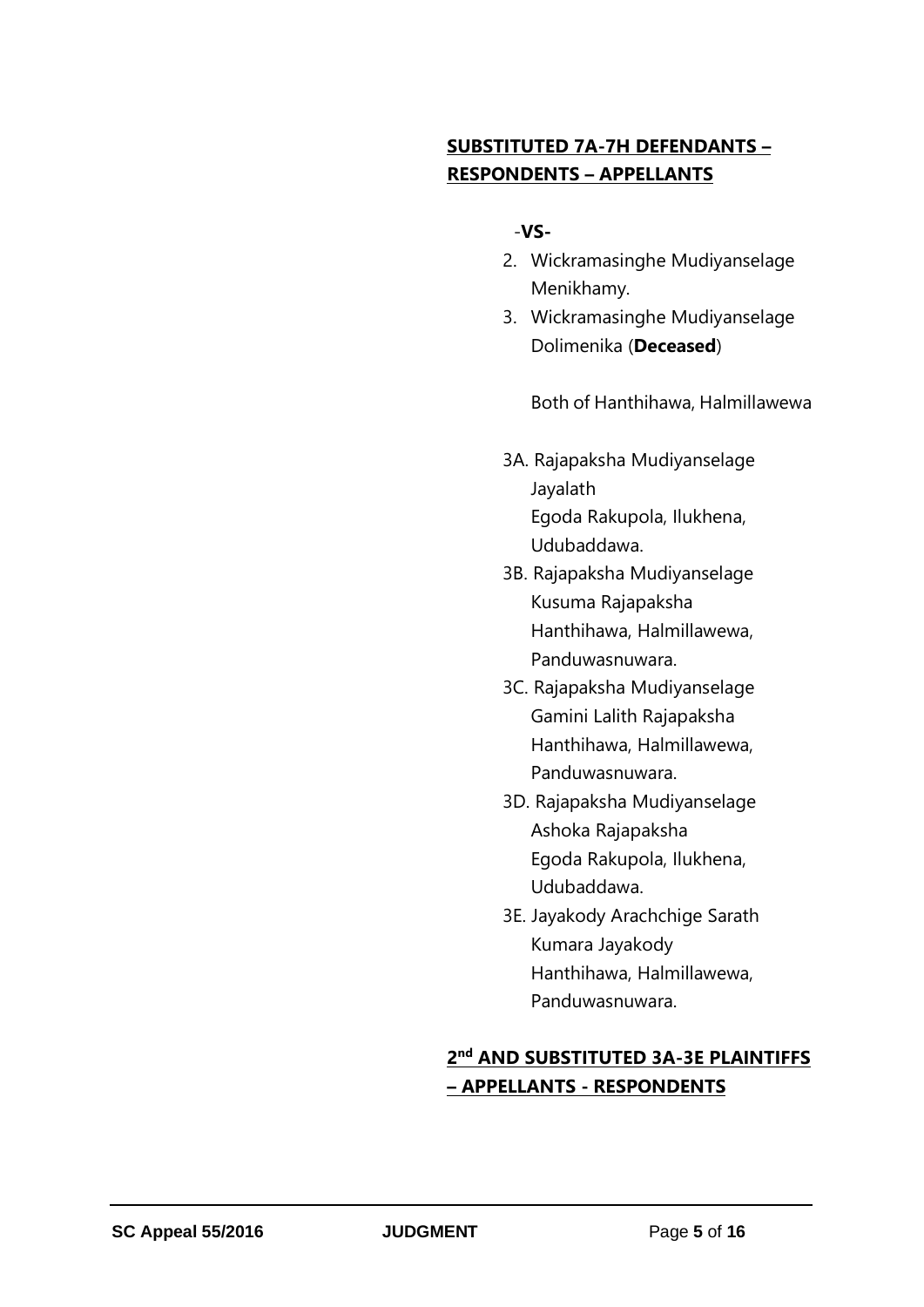- 1. Wickramasinghe Mudiyanselage Podimenike. (**Deceased**)
- 1A. Rajapaksha Mudiyanselage Dassanayake Both of Hanthihawa, Halmillawewa

# **SUBSTITUTED 1ST PLAINTIFF – RESPONDENTS- RESPONDENTS**

- 2. Wickramasinghe Mudiyanselage Podinona
- 3. Wickramasinghe Mudiyanselage Kirimenika
- 4. Wickramasinghe Mudiyanselage Piyadasa
- 5. Wickramasinghe Mudiyanselage Jinadasa (**Deceased**)
- 5A. Gajanayake Mudiyanselage Indrani Gajanayake
- 6. Wickramasinghe Mudiyanselage Dingirimenika

All of Hanthihawa, Halmillawewa.

# **2 ND – 6 TH DEFENDANTS – RESPONDENTS - RESPONDENTS**

**BEFORE : L.T.B. DEHIDENIYA, J.**

### **P. PADMAN SURASENA, J.**

### **S. THURAIRAJA, PC, J.**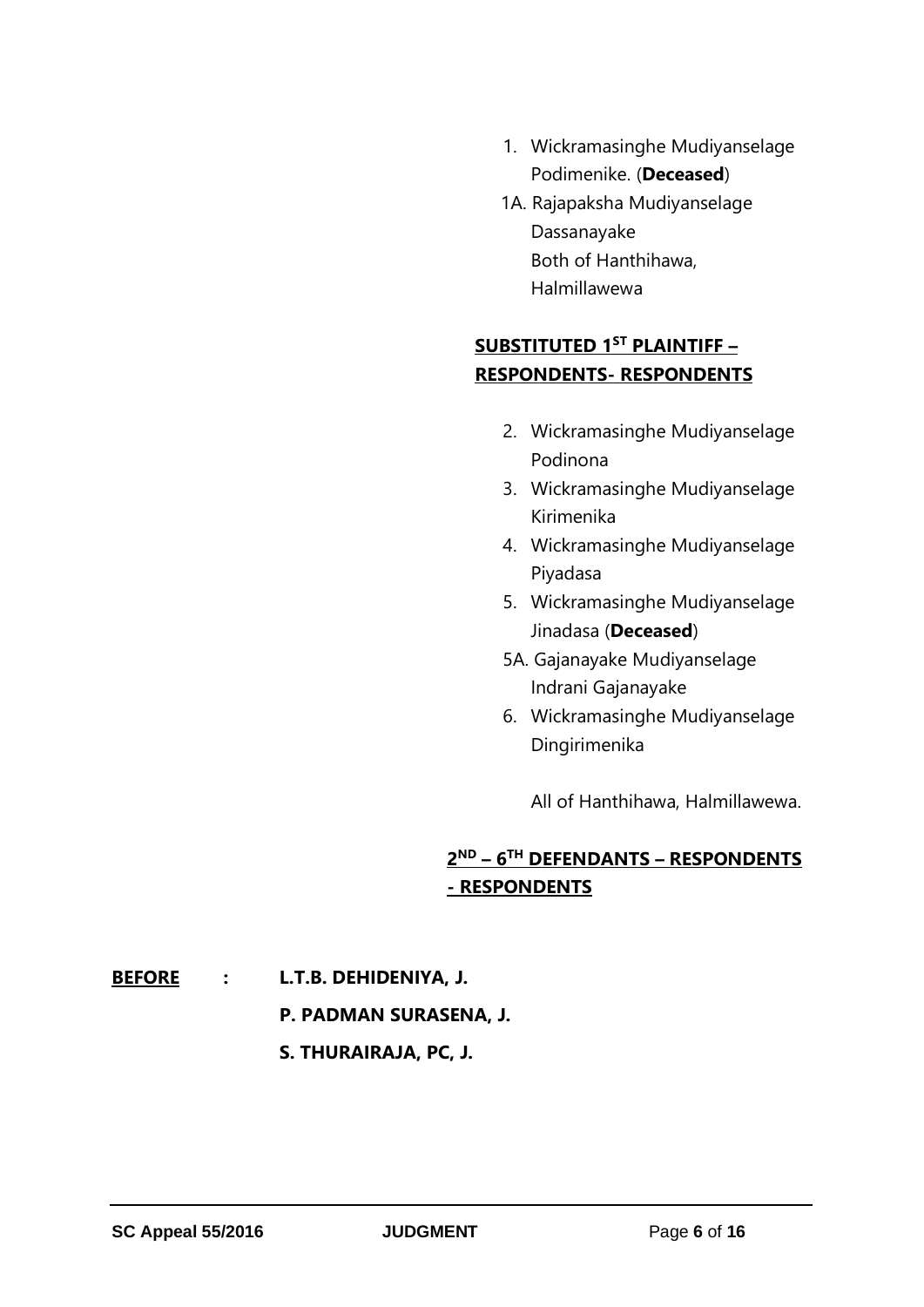- **COUNSEL :** Lakshman Perera, PC, with Thishya Weragoda, Ms. Shalini Fernando and MS. Piyumi Wickramage for the 1A and  $7<sup>th</sup>$ Defendants – Respondents- Appellants M.C. Jayaratne, PC, with M.D.J. Bandara and Nishani Hettiarachchi for the 3E Substituted Plaintiffs– Appellants - Respondent.
- **ARGUED ON:** 29th September 2020.

**WRITTEN SUBMISSIONS:** Written Submissions for 1A and 7<sup>th</sup> Defendants-Respondent – Appellant filed on 17/05/2016 Written Submissions for 2A and 3A-3E Substituted Plaintiffs – Appellants- Respondents filed on 08/10/2018

**DECIDED ON:** 29<sup>th</sup> September 2021.

### **S. THURAIRAJA, PC, J.**

I find it pertinent to first establish the facts of this case. Wickramasinghe Mudiyanselage Podimenike, Wickramasinghe Mudiyanselage Menikhamy and Wickramasinghe Mudiyanselage Dolimenika i.e. Plaintiffs – Appellants – Respondents (hereinafter sometimes referred to as the Plaintiffs – Respondents.) instituted partition action by plaint dated 1<sup>st</sup> July 1998 against Wickramasinghe Mudiyanselage Peiris Singho, Wickramasinghe Mudiyanselage Podinona, Wickramasinghe Mudiyanselage Kirimenika, Wickramasinghe Mudiyanselage Piyadasa, Wickramasinghe Mudiyanselage Jinadasa, Wickramasinghe Mudiyanselage Dingirimenika i.e.  $1^{st} - 6^{th}$ Defendants – Respondents – Respondents (hereinafter referred to as the  $1^{st}$  – 6<sup>th</sup> Defendants – Respondents) and Wasala Mudiyanselage Rosalin Nona i.e.  $7<sup>th</sup>$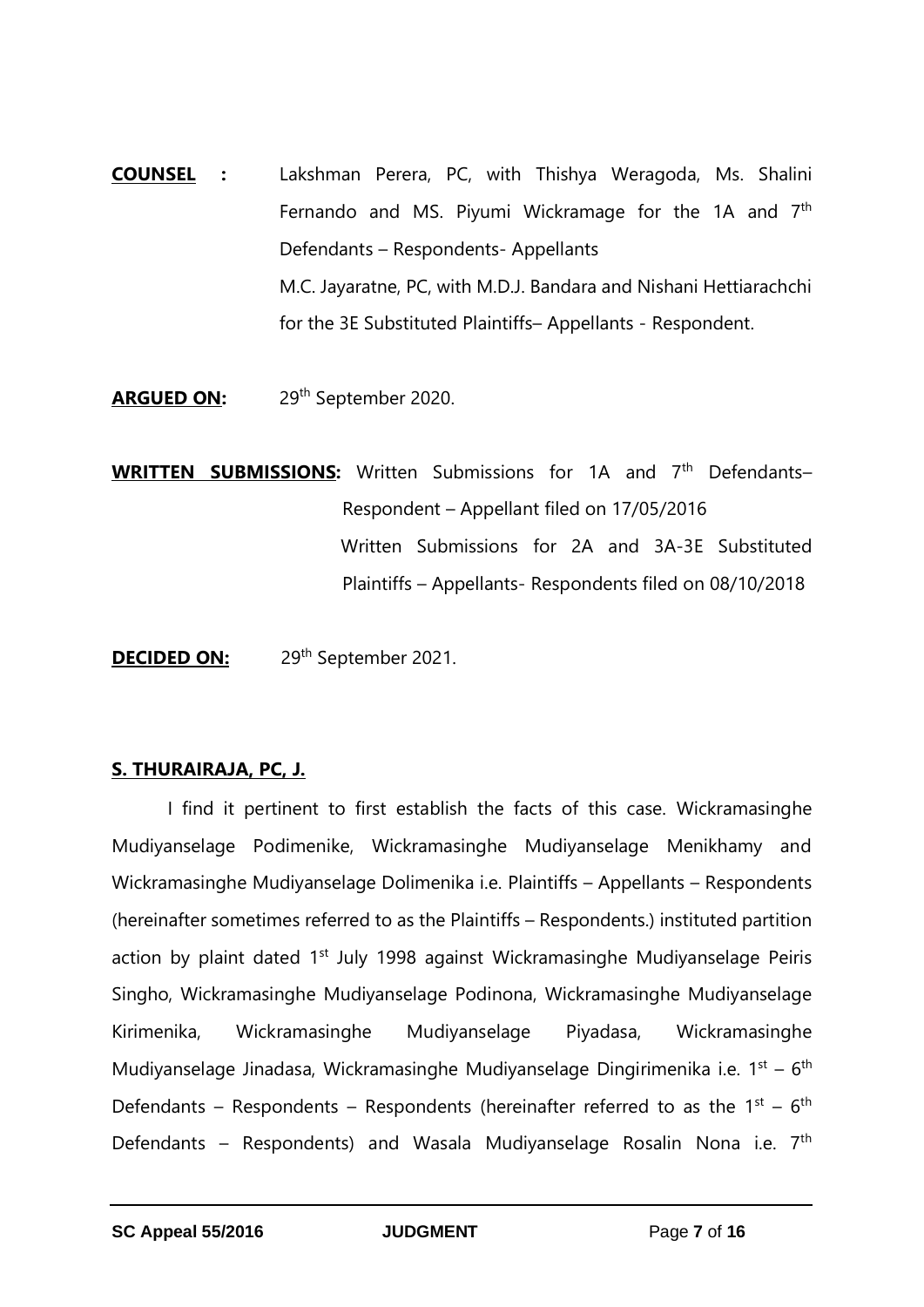Defendant – Respondent – Appellant (hereinafter referred to as the  $7<sup>th</sup>$  Defendant – Appellant). In their Plaint the Plaintiffs – Respondents averred *inter alia* that the original owner of the land which was sought to be partitioned was one named Wickramasinghe Mudiyanselage Yahapathhamy who was a person subject to the Kandyan Law and the land was a Paraveni (ancestral) land. Upon his death his children, namely  $1^{st}$  Plaintiff – Respondent,  $2^{nd}$  Plaintiff – Respondent,  $3^{rd}$  Plaintiff – Respondent, 1<sup>st</sup> Defendant – Respondent, 2<sup>nd</sup> Defendant – Respondent and Ukkubanda (deceased father of the  $4<sup>th</sup> - 6<sup>th</sup>$  Defendants inherited the land in equal share subject to the life interest of his widow Ranmenika.

Ranmenika passed away in 1992. Thereafter the Plaintiffs instituted an action to partition the land in the District Court. The  $1<sup>st</sup>$  and  $2<sup>nd</sup>$  Defendant – Respondents filed a joint statement of claim dated 25/07/2000 admitting that Wickramasinghe Mudiyanselage Yahapathhamy was a person who was subject to the Kandyan Law. However, they claimed that the Plaintiff – Respondents and the  $2^{nd}$  Defendant – Respondent are daughters who married in Diga during the lifetime of their father and have as such forfeited their right to succession to the paraveni property. They also claimed that Yahapathhamy was not the original owner of the land in question and that the  $1<sup>st</sup>$  Defendant – Respondent had prescribed to the land and therefore he sought a dismissal of the Plaintiff – Respondent's action.

The 1A and  $7<sup>th</sup>$  Defendant – Appellant being the wife of the 1<sup>st</sup> Defendant – Respondent filed her own statement of claims stating that the 1<sup>st</sup> Defendant had by Deed of Gift transferred the rights to the land in suit to her and therefore sought a dismissal of the Plaintiff – Respondent's action. The matter then proceeded to trial. The  $3<sup>rd</sup>$  Plaintiff – Respondent gave evidence and stated that the 4 daughters of the deceased namely the Plaintiff – Respondents and the  $2<sup>nd</sup>$  Defendant – Respondent went out inn Diga marriage prior to the death of the deceased. She also stated that she returned to the Mahagedara (Ancestral home also referred to as "Mulgedara") in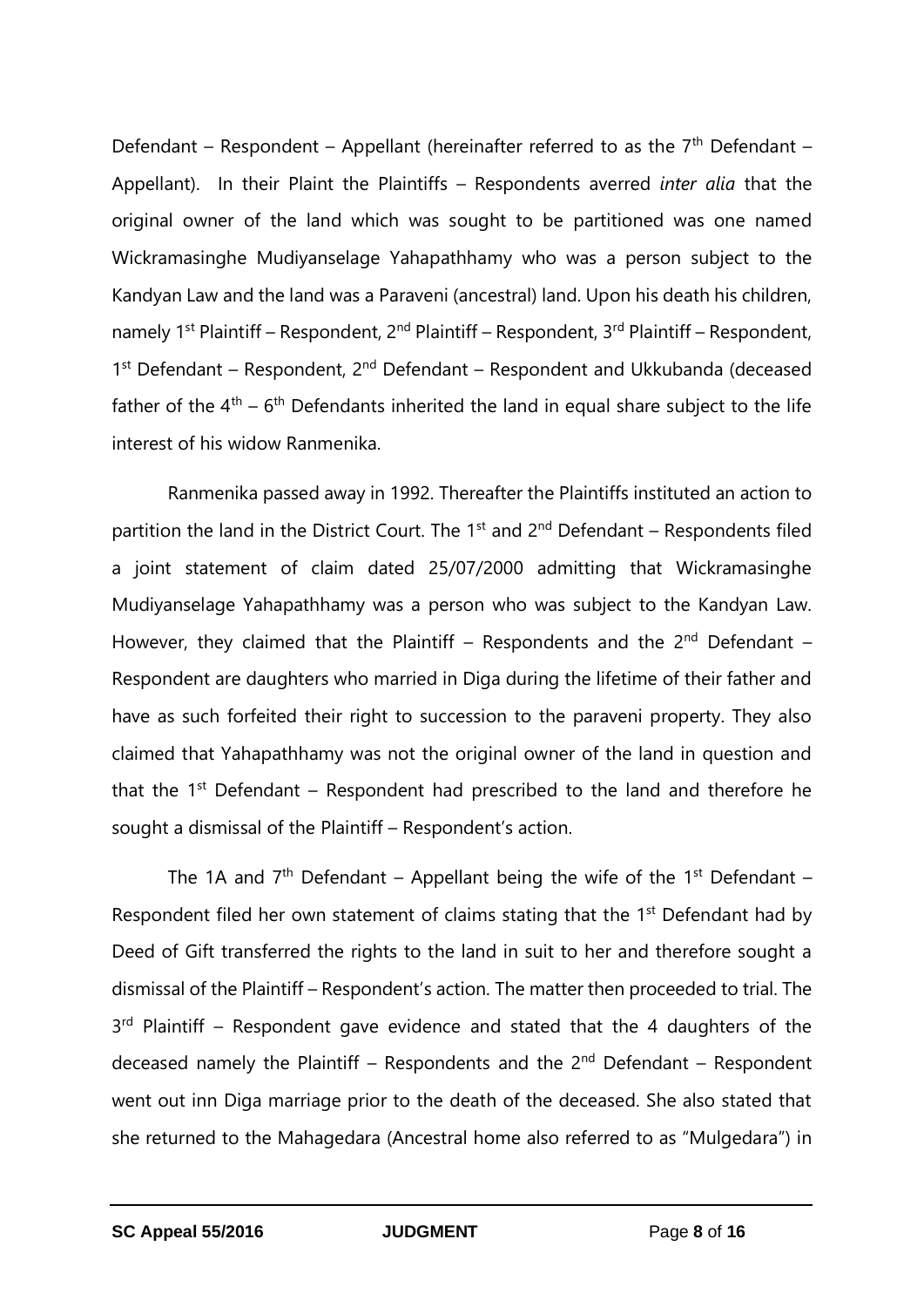1972 with her 4 children after the death of her husband and has remained there since. However, the 1A and  $7<sup>th</sup>$  Defendant – Appellant provided that the  $3<sup>rd</sup>$  Plaintiff – Respondent had not adduced any evidence as to how her forfeited rights to succession were revived and re-admitted to the household upon the return to the Mahagedara in 1972.

Having considered the following the learned District Court judge held that the 1<sup>st</sup> to 3<sup>rd</sup> Plaintiffs have entered into valid marriages prior to the death of Yahapathhamy in 1973 and the mere return by the Diga married  $3<sup>rd</sup>$  Plaintiff to the Mahagedara upon the death of her husband does not entitle her to claim rights as a Binna married daughter. Being aggrieved by this judgment the  $2^{nd}$  and  $3^{rd}$  Plaintiff – Respondents preferred an appeal in terms of Section 754(1) of the Civil Procedure Code to the Court of Appeal. Upon the promulgation of the High Court of the Provinces (Special Provisions) (Amendment) Act no. 54 of 2006, said appeal was heard by the Provincial High Court of the North Western Province holden at Kurunegala.

The primary issue that was to be determined by the High Court was the issue of whether the  $3^{rd}$  Plaintiff – Respondent who had gotten married under the General Marriage Ordinance on 28/03/1957 and who had subsequently returned to the Mahagedara after her husband's death in 1972 had acquired the rights of a Binna married daughter. The High Court judge came to the conclusion that there is no evidence to show that the 1<sup>st</sup> and 2<sup>nd</sup> Plaintiff ever came back within the paternal power to make them heirs of Yahapathhamy. It was also held that the  $2<sup>nd</sup>$  Defendant – Respondent had disclaimed any rights in the case itself. The High Court Judge held that the heirs of Yahapathhamy for the land that was sought to be partitioned were the  $3<sup>rd</sup>$  Plaintiff – Respondent, 1<sup>st</sup> Defendant – Respondent and the children of Ukkubanda and that they should inherit an undivided 1/3rd each from the land that was sought to be partitioned, thus the appeal of the Plaintiffs – Respondents was allowed.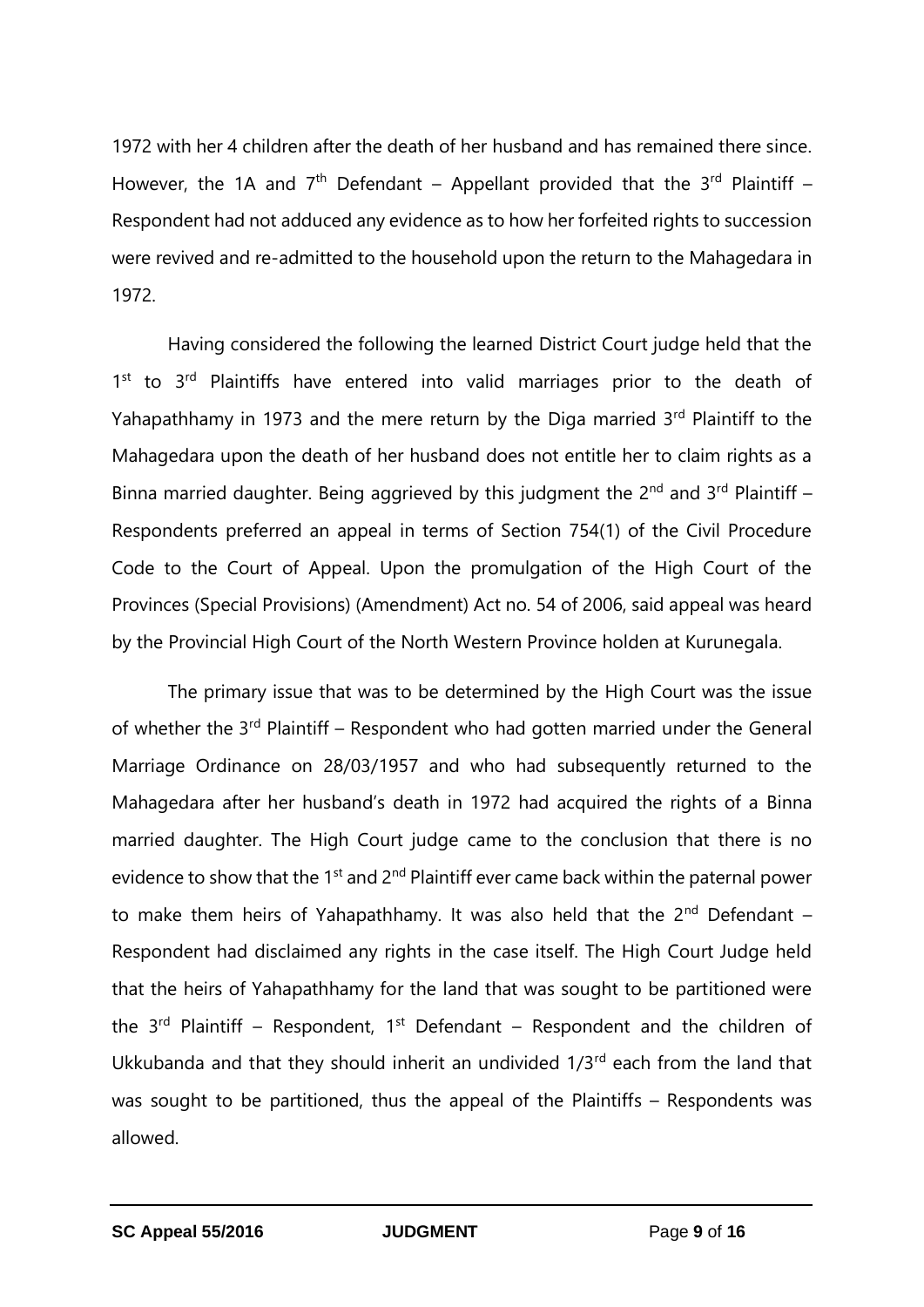Being aggrieved by this decision the 1A and  $7<sup>th</sup>$  Defendant – Appellant an appeal to this court to have the decision of the High Court set aside. Leave to appeal was granted under (b), (d) and (e) of paragraph 18 of the Petition dated 13<sup>th</sup> August 2013. These questions of law have been reproduced for ease of reference.

*(18.)*

*b. the learned provincial high court judge has erred in law by coming to the conclusion that Yahapathhamy;*

- *i. Had readmitted Dolimenika as a binna married daughter by allowing her to possess the land comprising of the mulgedara 7-8 years prior to his death.*
- *ii. Could, in law, re-admit Dolimenika as a binna married daughter 7-8 years prior to his death during the subsistence of her diga marriage in contravention of Section 9(1) of the Kandyan Law Declaration and Amendment Ordinance No. 39 of 1938.*

*d. the learned Provincial High Court Judge has erred in law by coming to the conclusion that Yahapathhamy could, in law, grant rights in relation to immovable property, to the 3rd Plaintiff, in contravention of Section 2 of the Prevention of Frauds Ordinance No. 7 of 1840*

*e. the learned Provincial High Court Judge has erred in law by misapplying the burden of proof required in proving that Dolimenika had in fact regained binna rights.*

After considering the available material I find that the decisive factor in this matter is the issue with regards to the  $3<sup>rd</sup>$  Plaintiff – Respondent's marriage. Namely whether it was in fact readmitted as a Binna marriage as the High Court had done in its judgment.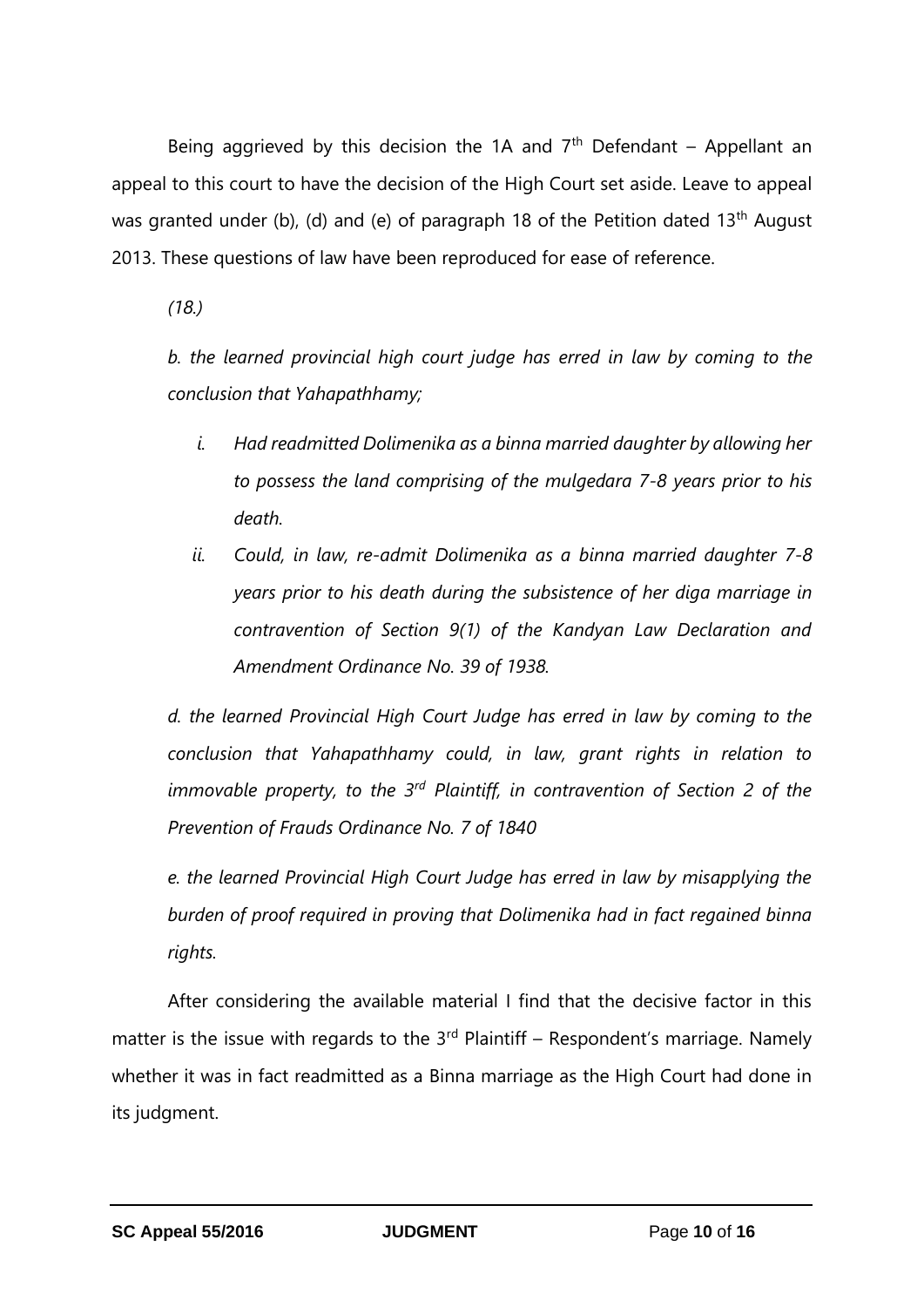After perusing the material before us, it is apparent that the daughter was given in marriage under the General Marriage Ordinance in the year 1957 and after her husband's death in 1972 after approximately 15 years of marriage she was allowed to live with her parents in her Mulgedara and continued to do so until her father's death. Her claim is that upon coming back to her Mulgedara she acquired the rights of a woman under the Binna marriage.

For purposes of clarity, I will first differentiate a Diga marriage from a Binna marriage. Marriage in Diga and Binna are the two methods of marriage under the Kandyan Law. A Diga marriage according to the Kandyan law is when a woman is given away and is settled in the home of her husband, which is the more common of the two types of marriages. A Binna marriage is one where the bridegroom is received into the house of the bride and according to certain stipulations abides there permanently. This type of marriage would more commonly occur where the bride is an heiress or a daughter of a wealthy family in which there are few sons. The type of marriage entered into directly effects the succession to property. A Diga married daughter does not typically succeed to the property of her father. Whereas a Binna married daughter retains her to succession after the marriage. Hence one of the most pressing issues in this case is whether the  $3<sup>rd</sup>$  Plaintiff had reacquired the rights of a Binna married daughter when she returned to her Mulgedara after the demise of her husband.

It is also notable that the  $3<sup>rd</sup>$  Plaintiff – Respondent was married under the provisions of the General Marriages Ordinance. The general practice in relation to marriages registered under the General Marriages Ordinance is that where an entry as to the nature of the marriage is absent, the presumption is that the marriage is a Diga marriage. This was discussed in the case of *Lewis Singho v Kusumawathie and others 2003 (2) SLR 128*. In this case Dissanayake, J stated as follows;

*Applying the above principles where a party who is governed by the Marriage and Divorce (Kandyan) Act contracts a marriage under the Marriage Registration*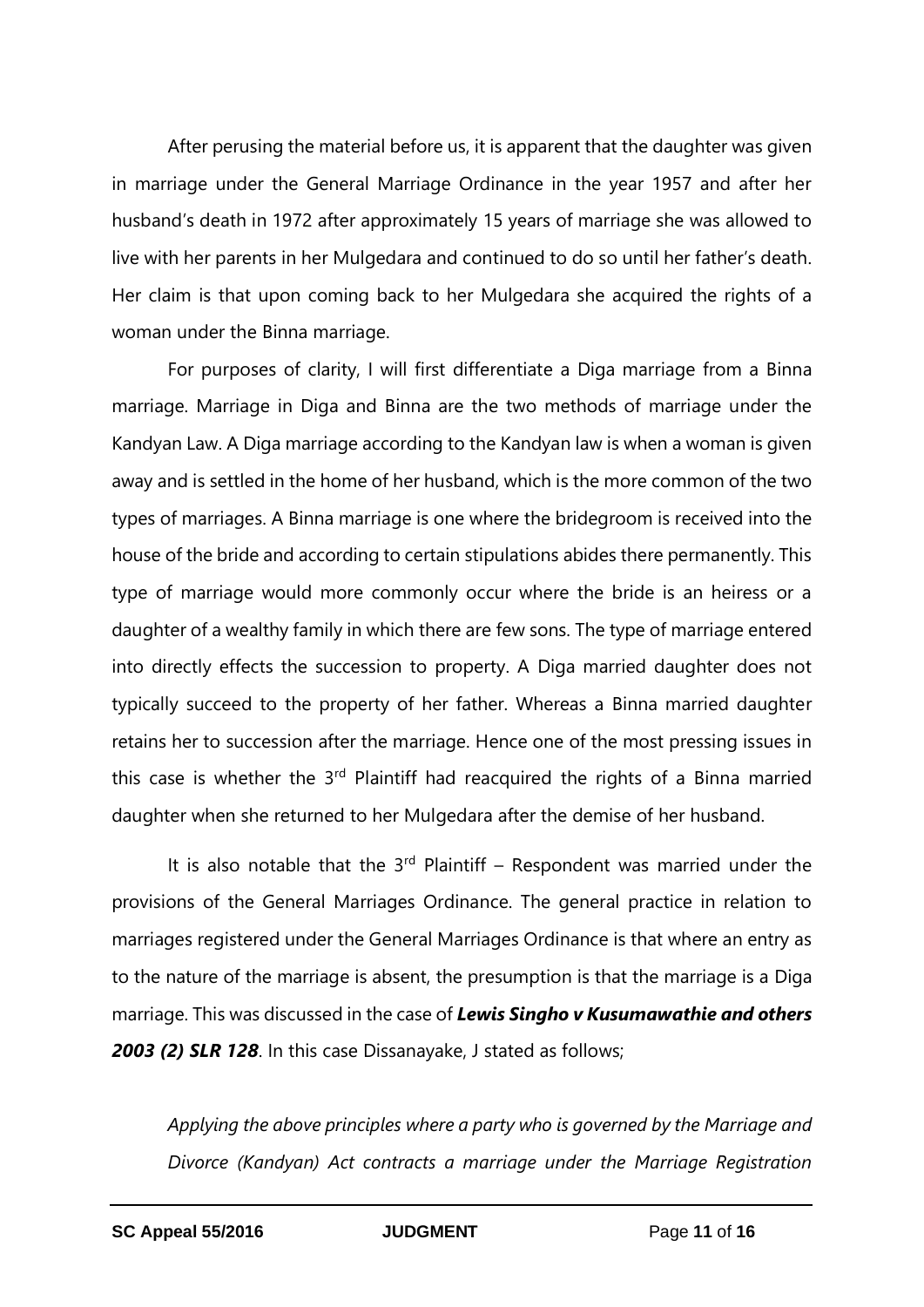*Ordinance, in the absence of an entry in the certificate of marriage with regard to the nature of the so marriage contracted the presumption recognised under section 28(1) of the Marriage and Divorce (Kandyan) Act would be applicable and such a marriage would be presumed to have been one of Diga until the contrary is proved.*

*Thus since in the certificate of marriage of Enso Nona (V1) which is one issued under the General Marriages Ordinance, where an entry with regard to the nature of marriage is absent, the presumption is that the marriage is Diga and not Binna.*

### (Emphasis added)

Fredrick Austin Haley in his book *A Treaties on the laws and customs of the Sinhalese*  also wrote about this presumption. In page 195 of this book, it has been stated that in the absence of an entry in the register specifying its nature, the marriage is presumed to be a Diga one until the contrary is proved. This is also referenced in the aforementioned judgment by Justice Dissanayake. Thus it is presumed that the marriage of the 3<sup>rd</sup> Plaintiff – Respondent is a Diga marriage. It is also vital to note that the 3<sup>rd</sup> Plaintiff - Respondent when asked in cross examination whether she and the 2<sup>nd</sup> Plaintiff – Respondent went in Diga marriage, had replied in the affirmative.

Thus, it is apparent that for the  $3<sup>rd</sup>$  – Plaintiff Respondent to succeed to her father's property, her Diga marriage should have converted into a Binna marriage as Diga married daughters have no right to their father's property. Section 9 (1) of the Kandyan Law Declaration and Amendment Ordinance sets out the nature of these two types of marriages. It states as follows;

#### Section 9

*(1) A marriage contracted after the commencement of this Ordinance in binna or in diga shall be and until dissolved shall continue to be, for all purposes of the law*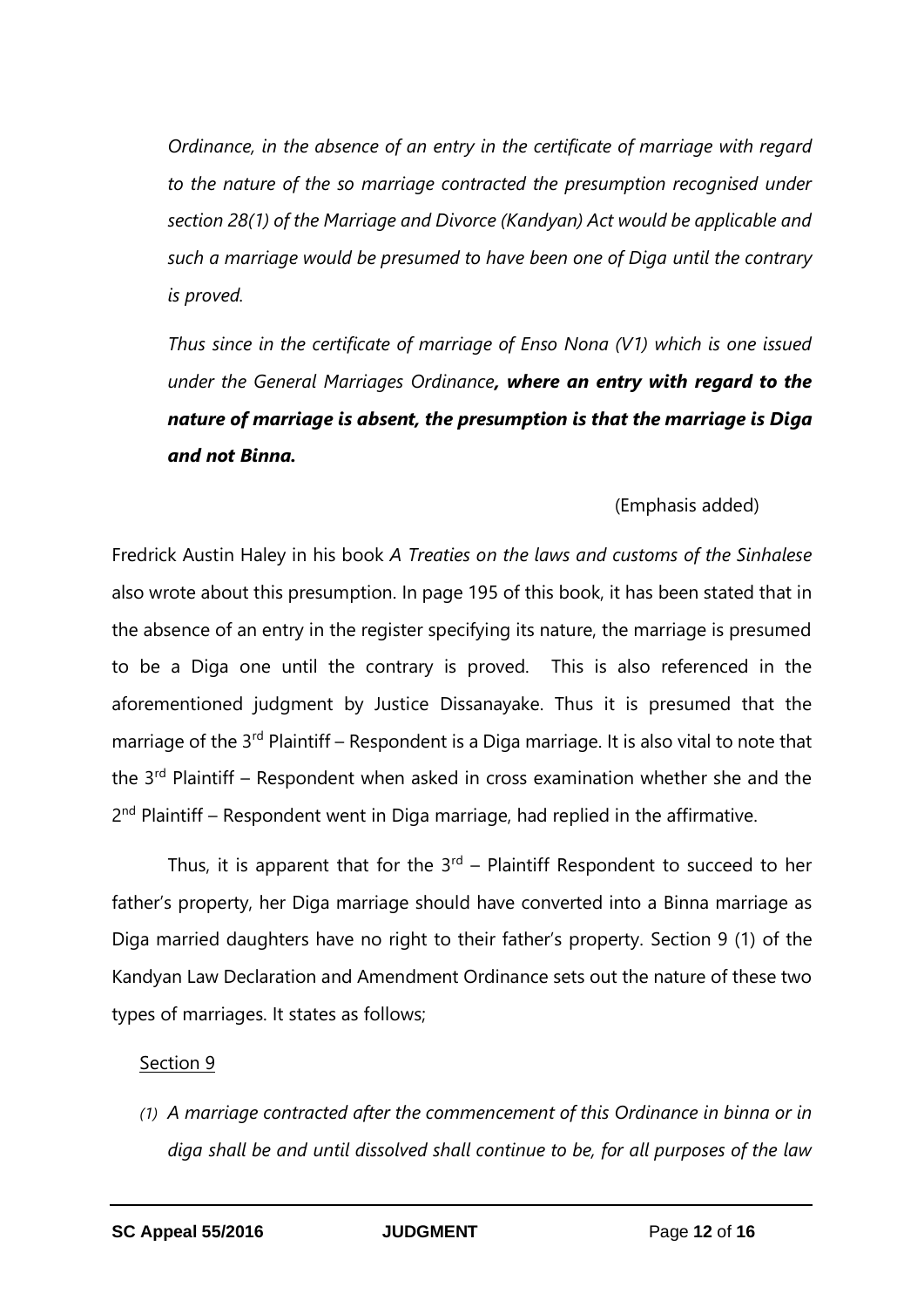*governing the succession to the estates of deceased persons, a binna or a diga marriage, as the case may be, and shall have full effect as such ; and no change after any such marriage in the residence of either party to that marriage and no conduct after any such marriage of either party to that marriage or of any other person shall convert or be deemed to convert a binna marriage into a diga marriage or a diga marriage into a binna marriage or cause or be deemed to cause a person married in diga to have the rights of succession of a person married in binna, or a person married in binna to have the rights of succession of a person married in diga.*

### (Emphasis added)

However there have been certain circumstances where daughters who have been married in Diga have acquired certain Binna rights. In Armour's Grammar of the Kandyan Law by Joseph Martinus Perera these circumstances have been established. A few of these circumstances are, where a Diga married daughter is recalled by her father and remained in the father's house until his demise, and if after she was married, she was married in Binna, and if the son lived away from his father's house settled in Binna in his wife's village, then the daughter and the son will inherit equal shares of the father's estate. Another instance is where the Diga married daughter returns destitute. In those circumstances she will be entitled to maintenance. However, in this matter it does not seem that the  $3<sup>rd</sup>$  Plaintiff – Respondent had acted in a manner in which her Diga rights had converted into Binna rights. Although there has been a change of residence this does not necessarily confer the rights of a Binna married daughter on a Diga married one. In Sawers' Digest of Kandyan Law (page 2) the change in the nature of these marriages is discussed.

*Daughters, while they remain in their father's house, have a temporary joint interest with their brothers in the landed property of their parents; but this they lose when given out in what is called a deega marriage, either by their*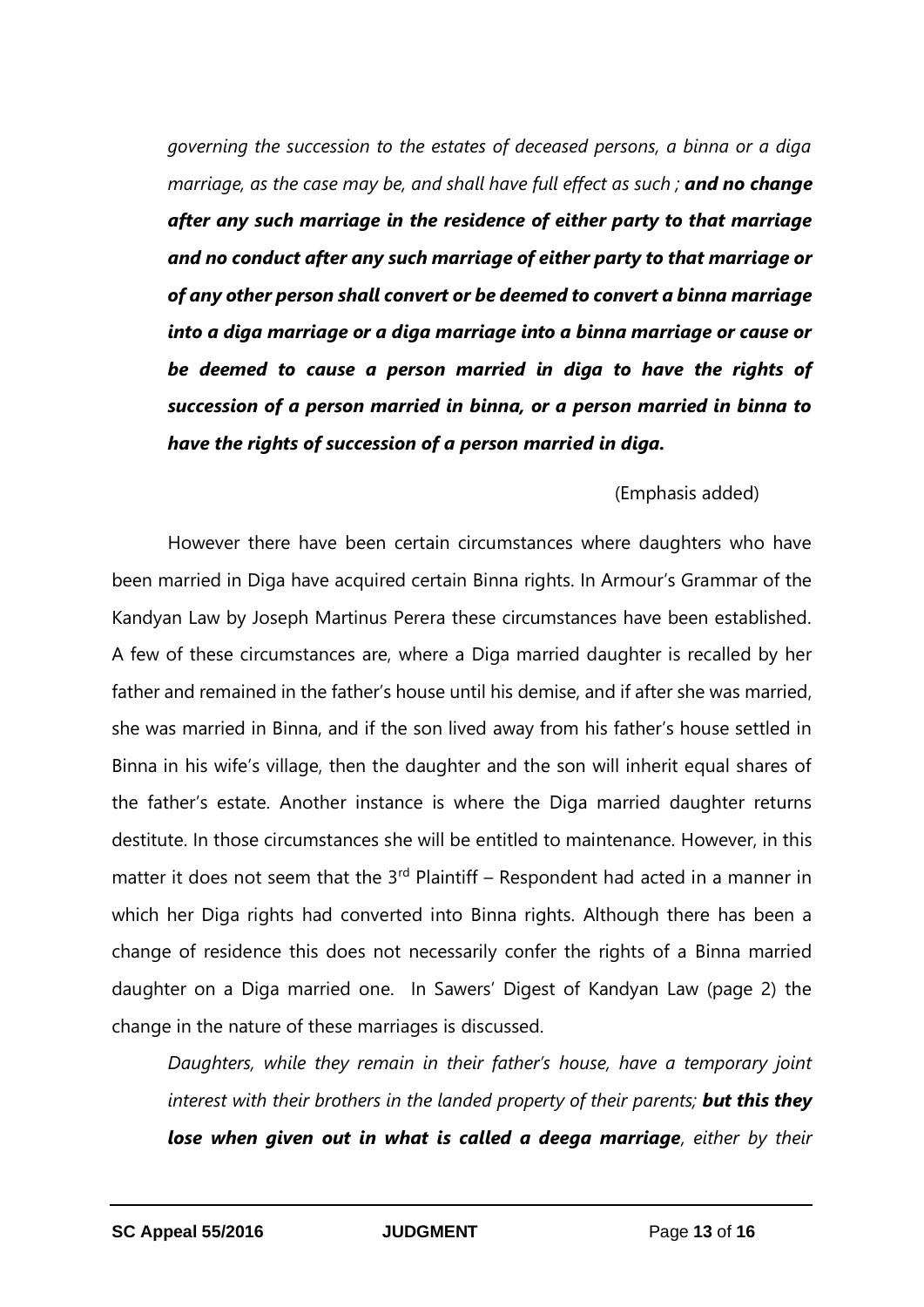*parents or brothers, after the death of the parents. It is, however, reserved for the daughters, in the event of their being divorced from their deega husbands, or becoming widows destitute of the means of support, that they have a right to return to the house of their parents and there to have lodging and support and clothing from their parents estate; but the children born to a deega husband have no right of inheritance in the estate of their mother's parents* (Emphasis added)

This principle was discussed extensively in the case of *Jayasinghe v Kiribindu and Others 1997 (2) SLR 1*. In this case it was stated as follows;

*"There is no dispute that Kiribindu, the plaintiff-respondent, never left her parental home and lived in it before and after the death of her father. However, was she allowed to settle in binna in the mulgedera? Living in the mulgedera (or on ancestral properties e.g. see D.C. Kurunegala 19107 (1873) Ill Grenier 115; Dingiri Amma v. Ukku Amma, having a binna connection: cf Gonigoda v. Dunuwlla, cf also Doratiyawe v. Ukku Banda Korale, did not automatically confer rights of inheritance on a daughter who had been married in diga. Her rights would depend on whether her residence could be regarded as a settlement in binna in the house or property of the father. Whether there was a settlement in binna would depend on the establishment of that fact established by the evidence in a particular case. In Re Mahara Ratemahatmaya, where a man lived for some years in the family house of a woman with the intention of forming a marital connection, it was held by Rowe, C.J. and Morgan J. that, unless there be some substantial proof to the contrary arising from a proved disparity of rank or other legal obstacle, that would amount to a marriage in binna.*

*On the other hand, as we have seen, if a daughter who had gone out in diga be divorced, or left a widow, or ill-treated or reduced to penury by her husband's*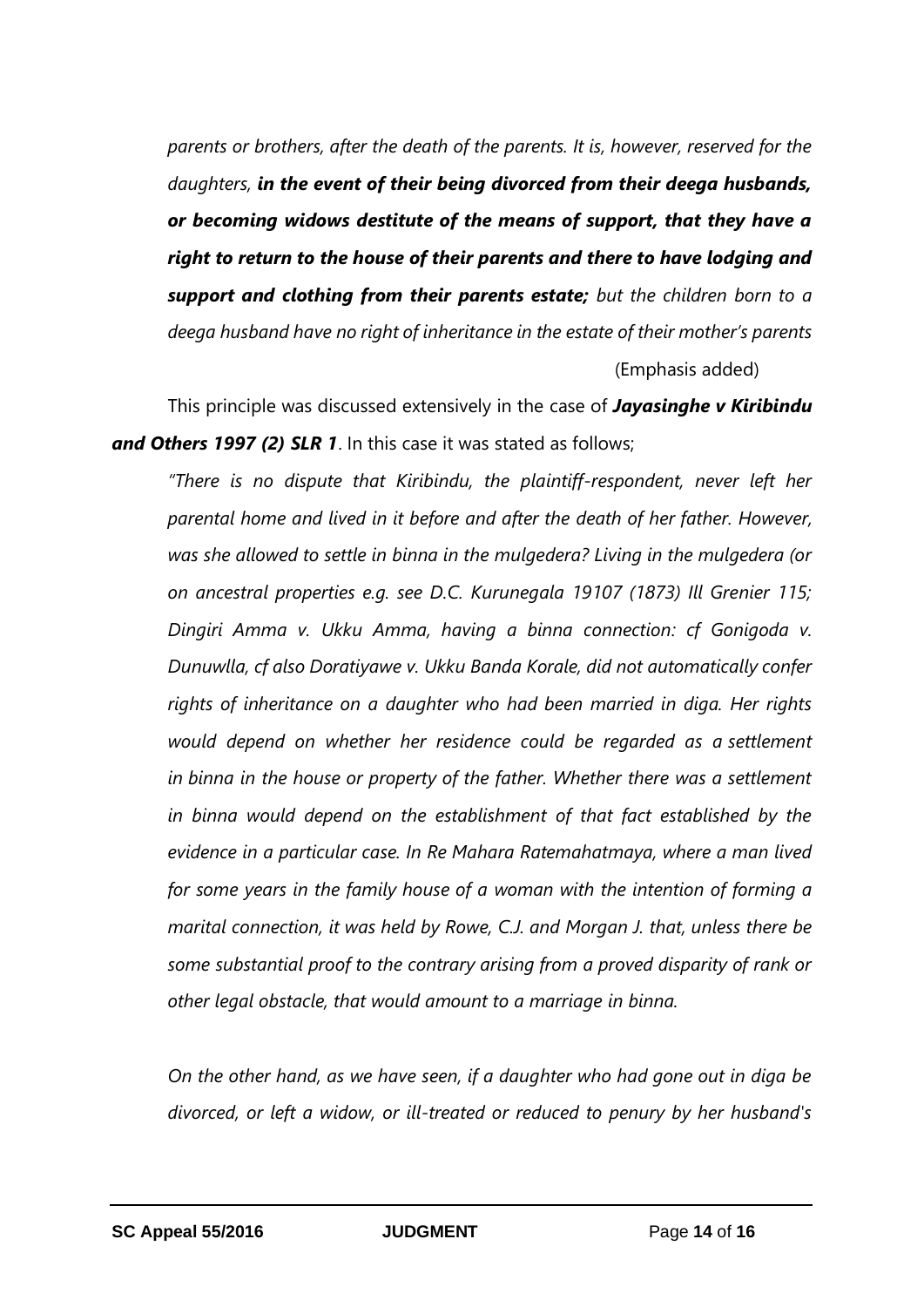*misfortune or bad conduct, she is entitled, on returning to her parents, to live with them and be supported.*

*However, although there was residence, that alone did not confer the rights of a binna married daughter on such a person."*

(Emphasis added)

In this case it was further stated;

*"undoubtedly the place of residence is an important indicator of the character of a marriage. Ordinarily, in the absence of contrary evidence we ought to be entitled to presume that the common course of usual events consistent with the ordinary practices of Kandyan Society followed. And so, a woman who after marriage lived in her mulgedara with her husband maybe supposed to have been settled in binna. On the other hand, it would be expected that a woman married in diga would have been led away from her parental home. It was a symbolic manifestation of the departure of the woman to join another family and bear children who will belong to a different genes.* 

*Such a person would live in her husband's home or upon the property of her new family. However, if it was agreed that the marriage was a diga marriage, it would be a diga marriage, irrespective of the fact that the bride took up residence in her father's house…the determination of the character is, perhaps unfortunately, but nevertheless, somewhat more complex than seeking a response to the simple question: where did she live?"*

Taking the aforementioned into consideration I find that the marriage of the 3<sup>rd</sup> Plaintiff – Respondent had not been converted into a Binna marriage. Furthermore, the burden of proof in proving against the presumption of a Diga marriage lies with the person who claims that she comes under a Binna marriage. The  $3<sup>rd</sup>$  Plaintiff – Respondent has not provided this court with sufficient material to rebut the presumption of a Diga marriage nor has there been any material produced to prove